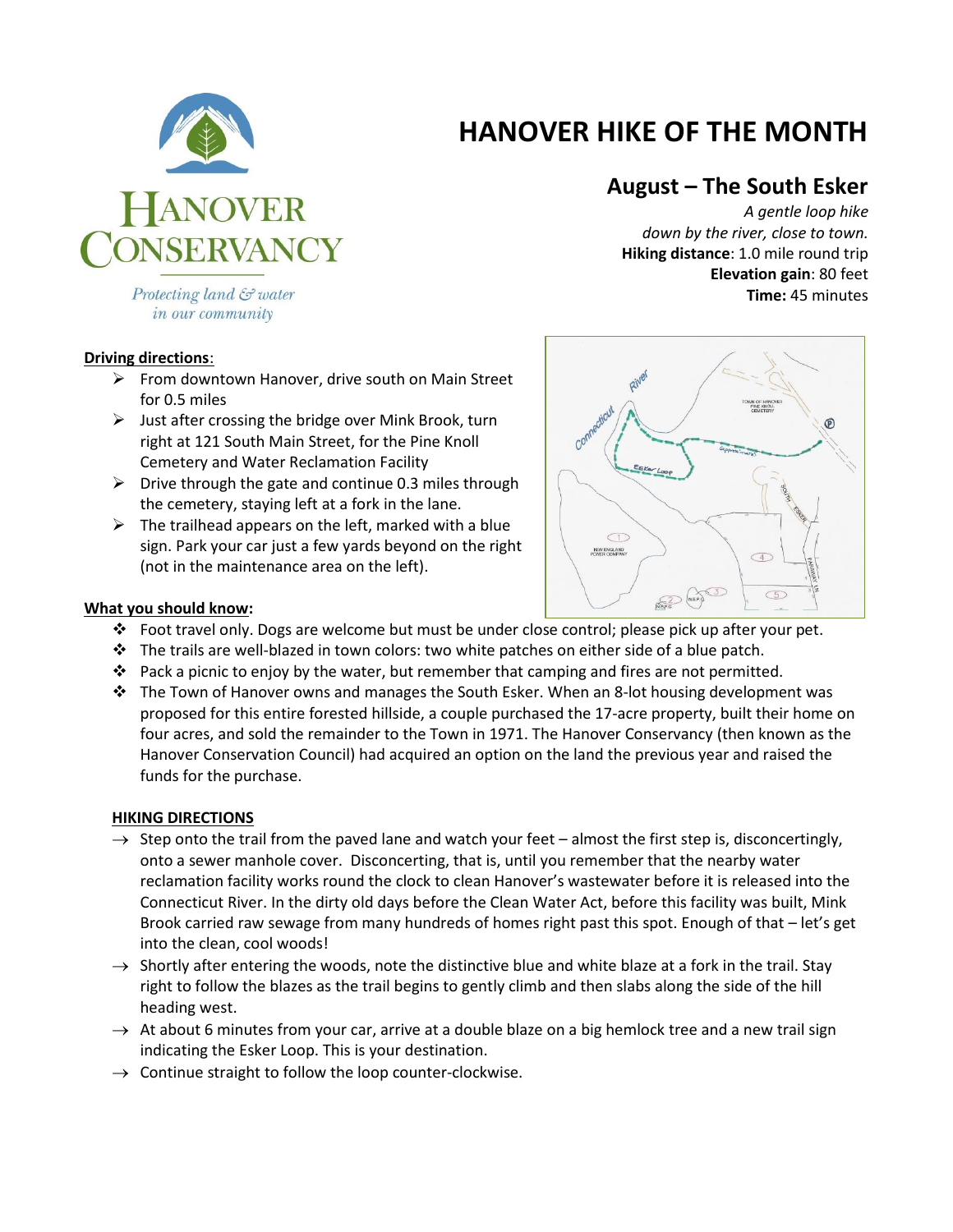- $\rightarrow$  The reliable blazes make the path easy to follow despite the lack of understory plants and a defined treadway. Soft needles fallen from the pines and hemlocks overhead blanket the forest floor and muffle your steps while imparting a sweetly woodsy scent to the air.
- $\rightarrow$  After three or four minutes, an arrow directs you to turn left. But if you're curious, continue on a few paces to a screened view over the round settling ponds of the water reclamation facility below.
- $\rightarrow$  Retrace your steps to the arrow.
- $\rightarrow$  Head down the hill toward a quiet cove on the river shore. The small but delightful viewpoint here, where soil conditions hint that many others have stopped here before you, is a peaceful spot to glimpse the Ledyard Bridge in the distance. Ducks and other waterfowl linger in the quiet water below. If you have a dog or small children with you, be sure they don't stray too close to the edge of the steep, high bank.
- $\rightarrow$  A side trail comes in from the left as you proceed gradually bearing right following the white/blue blazes and the curving riverbank.



- $\rightarrow$  20 minutes from your car, the trail reaches a sharp point jutting out into the river that offers another view of both Ledyard Bridge, screened by the branches of some brave young hemlocks, and on the right, the wastewater treatment plant. Stop for a moment to take in the scene. We've already imagined what the brook and river might have been like on a warm summer day before 1970 and the Clean Water Act (when a riverfront home was not desirable). Now imagine how this area might have appeared before 1950, when Wilder Dam, less than two miles downstream, inundated this area. Mink Brook would have met a much narrower Connecticut River mainstem and would be a small stream itself here. Many years before that, Abenaki dwellings and other landmarks of Native life would have stood here at the confluence of such a significant stream. Today, these places are submerged.
- $\rightarrow$  Now follow the trail as it turns south and follows some quiet water that separates the land from Gilman Island. Keep an eye out for an odd hardwood tree that reminds you of sinewy muscles – this is American hornbeam, also called musclewood, ironwood, blue beech, or water beech. It is often found in the understory of forests along rivers and streams where it can withstand periodic flooding. Its hard wood was used to make tool handles and mallet heads.
- $\rightarrow$  25 minutes from your car, arrive at your picnic spot next to the river. On a hot day, a swim might be fun.



Indeed, water quality has improved so much over the last 45 years that the river is clean enough for swimming, although it's always wise to avoid the river after a very heavy storm.

 $\rightarrow$  Gilman Island, a bedrock outcropping in the river, stands just across this short stretch of water. Owned by Great River Hydro and the westernmost point in Hanover, the island is a great camping destination for river trippers. Two campsites on the south side each

have room for 10 campers. In 2015, a mouldering privy was installed in a partnership project between the Vermont River Conservancy, Dartmouth College, and LL Bean, with support from the previous hydro company, TransCanada, and the Silvio Conte Fish and Wildlife Refuge. On the island's north end stands Dartmouth's Titcomb Cabin. Originally built in 1953, it burned down in 2009. Dartmouth students took on the challenge of rebuilding the log cabin on the old site, and it is available for rent.

 $\rightarrow$  There's more to see on the way back to your car. Follow the white/blue blazes as they lead southeast and away from the water. You enter a pine and hemlock forest that, while younger and denser than what you walked through earlier, still retains that quiet and dignified "cathedral" feel. Forest studies by the Hanover Conservancy indicate that the area was open at some point, likely for pasture of cattle or other livestock. Increment borings of the largest hemlock go back to the year 1904.